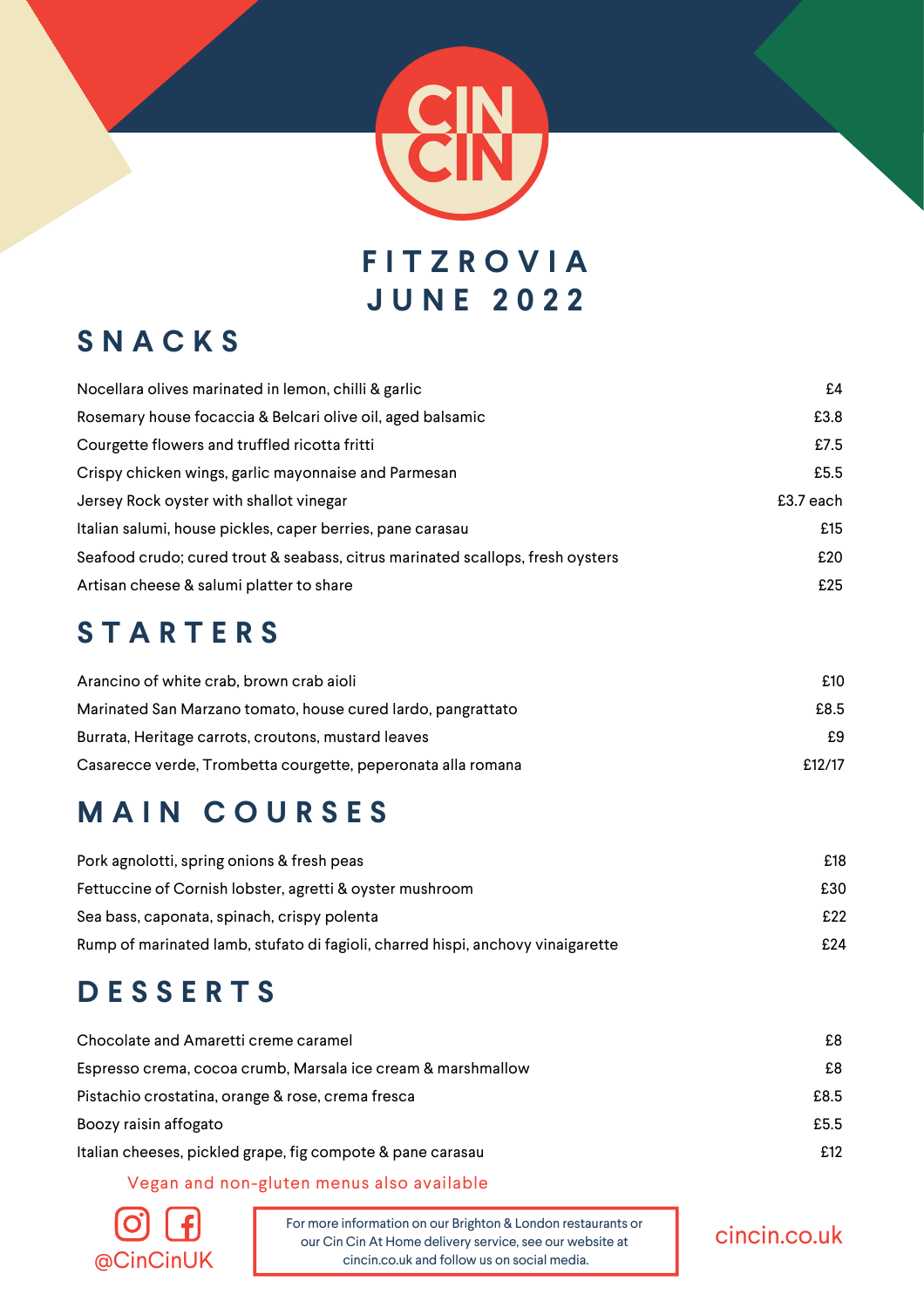

# **A P E R I T I V I**

| Marco Polo- Cin Cin infused vodka, vermouth topped with ginger ale                 | £11 |
|------------------------------------------------------------------------------------|-----|
| Paper Plane - Rye whiskey, Montenegro and Aperol                                   | £9  |
| Reverse Manhattan - Regal Rogue red vermouth, Lot 40 rye, Luxardo sour cherry gin  | £11 |
| Black cherries Espresso Martini- Vodka, coffee and cherry liqueur                  | £11 |
| Cin Cin Negroni - Campari, Regal Rogue rose vermouth, Panarea gin, rhubarb bitters | £10 |
| Aperol Spritz - classic Aperol with Prosecco topped with Fever Tree soda           | £9  |

# **S P A R K L I N G**

| Prosecco Col Fondo 'Fidora' - unfiltered, citrus fruits notes and bright acidity     | £7.5 |
|--------------------------------------------------------------------------------------|------|
| Paltrinieri 'Radice', Emilia Romagna - crunchy Lambrusco with a light sherbet finish | £10  |

# **B E E R S**

| Italian lager 5%              | £6.  |
|-------------------------------|------|
| Unbarred Casual pale ale 4.5% | £6.5 |
| Lucky Saint lager 0.5%        | £6   |

# **T O F I N I S H**

| Sammontana Vin Santo, Montelupo 2011 DOC, Toscana (50ml)                   | £7.5 |
|----------------------------------------------------------------------------|------|
| Selection of Italian amaro digestivi -                                     |      |
| Cynar, Averna, Fernet-Branca, Montenegro, Vecchio Amaro del Capo, Amaretto | £8.5 |
| Homemade Cin Cin Limoncello                                                | £6.5 |
| Coffee & Teas - Red Roaster espresso/macchiato or Camellios tea            | £2.5 |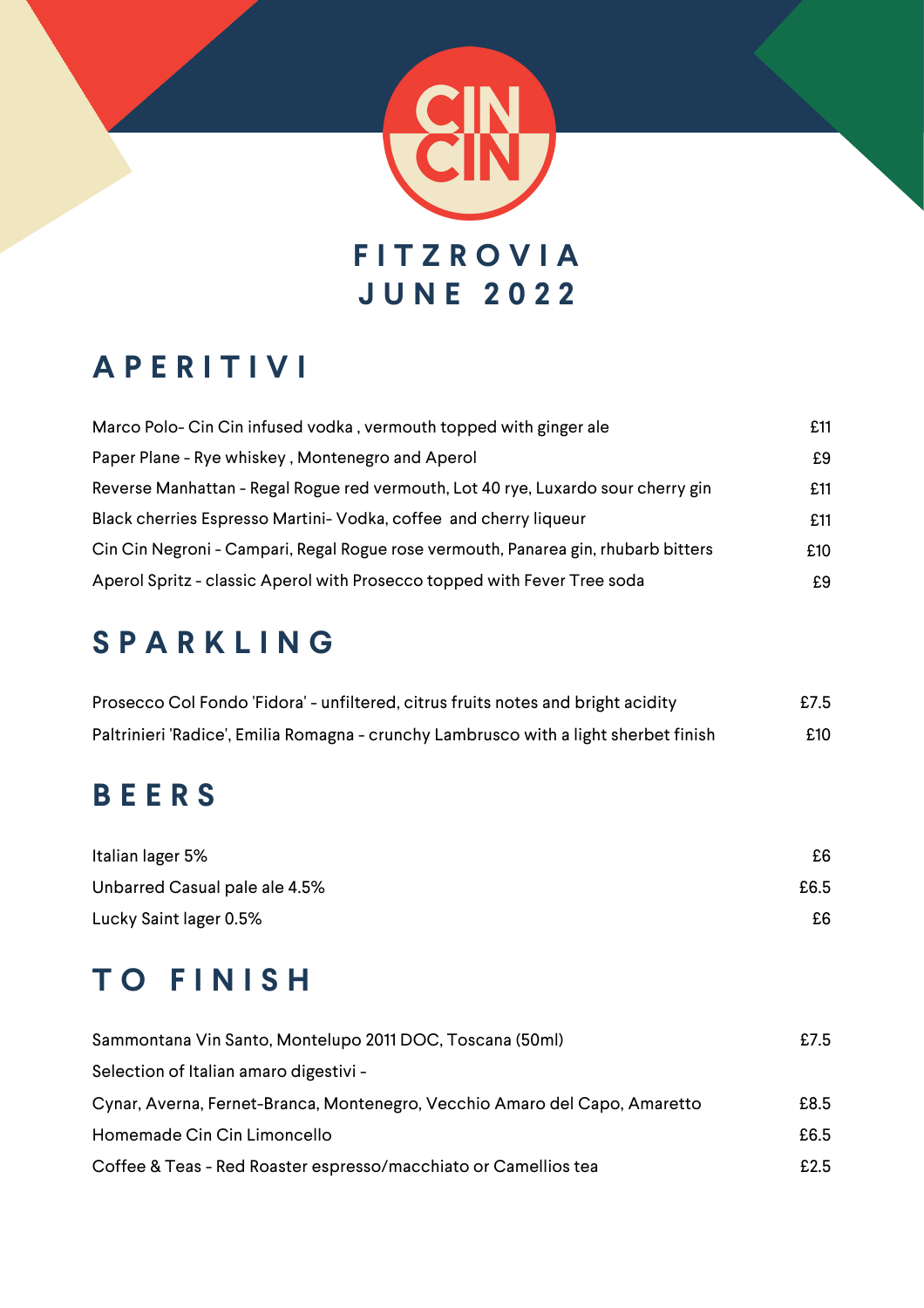

# **C H E F ' S M E N U J U N E 2 0 2 2**

### 5 C O U R S E S | £ 4 8 P E R P E R S O N WINE FLIGHT | £35 PER PERSON

Amuse bouche

Paltrinieri, 'Radice' Lambrusco, Emilia Romagna (125ml)

\*\*\*

Porcini sfogliatella

\*\*\*

Arancino of white crab, brown crab aioli

Cicognola, Barbera Bianca, Lombardia (100ml)

\*\*\*

Fettuccine of Cornish lobster, agretti & oyster mushroom

Ca' Lojera Lugana, Lombardia (100ml)

\*\*\*

Rump of marinated lamb, stufato di fagioli, charred hispi, anchovy vinaigrette

Bussola Valpolicella Ripasso Superiore (100ml)

\*\*\*

Limoncello and basil sorbet

\*\*\*

Dark and white chocolate cremoso, macerated strawberries

Limoncello (50ml)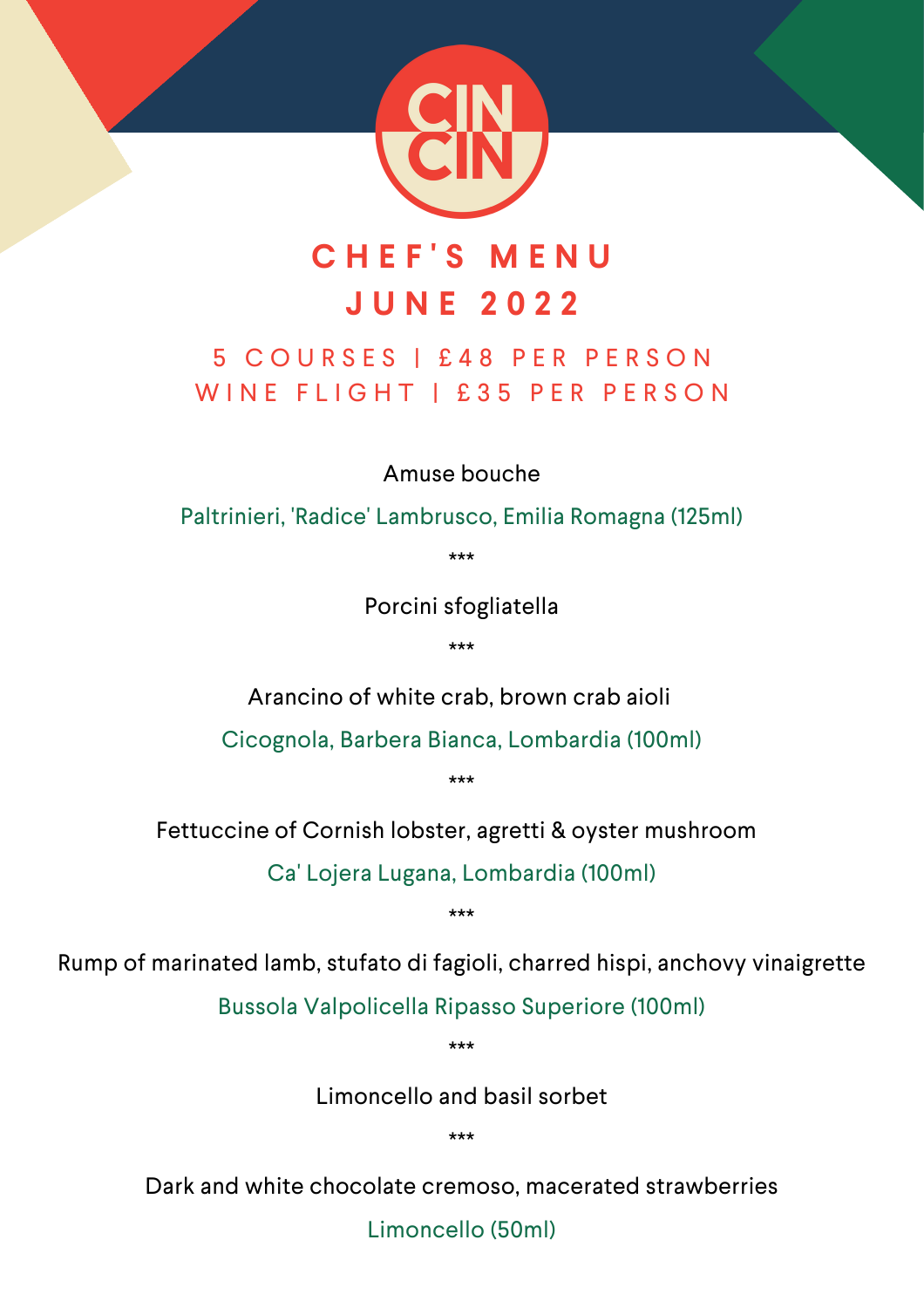

# **V E G E T A R I A N C H E F ' S M E N U J U N E 2 0 2 2**

### 5 C O U R S E S | £ 4 8 P E R P E R S O N WINE FLIGHT I £35 PER PERSON

Amuse bouche

Paltrinieri, 'Radice' Lambrusco, Emilia Romagna (125ml)

\*\*\*

Porcini sfogliatella

\*\*\*

Burrata, Heritage carrots, croutons, mustard leaves

Cicognola, Barbera Bianca, Lombardia (100ml)

\*\*\*

Fettucine, Trombetta courgette, passata calabrese, pangrattato

Ca' Lojera Lugana, Lombardia (100ml)

\*\*\*

Risotto of mushroom, pea & Tropea onion

Bussola Valpolicella Ripasso Superiore (100ml)

\*\*\*

Limoncello and basil sorbet

\*\*\*

Dark and white chocolate cremoso, macerated strawberries

Limoncello (50ml)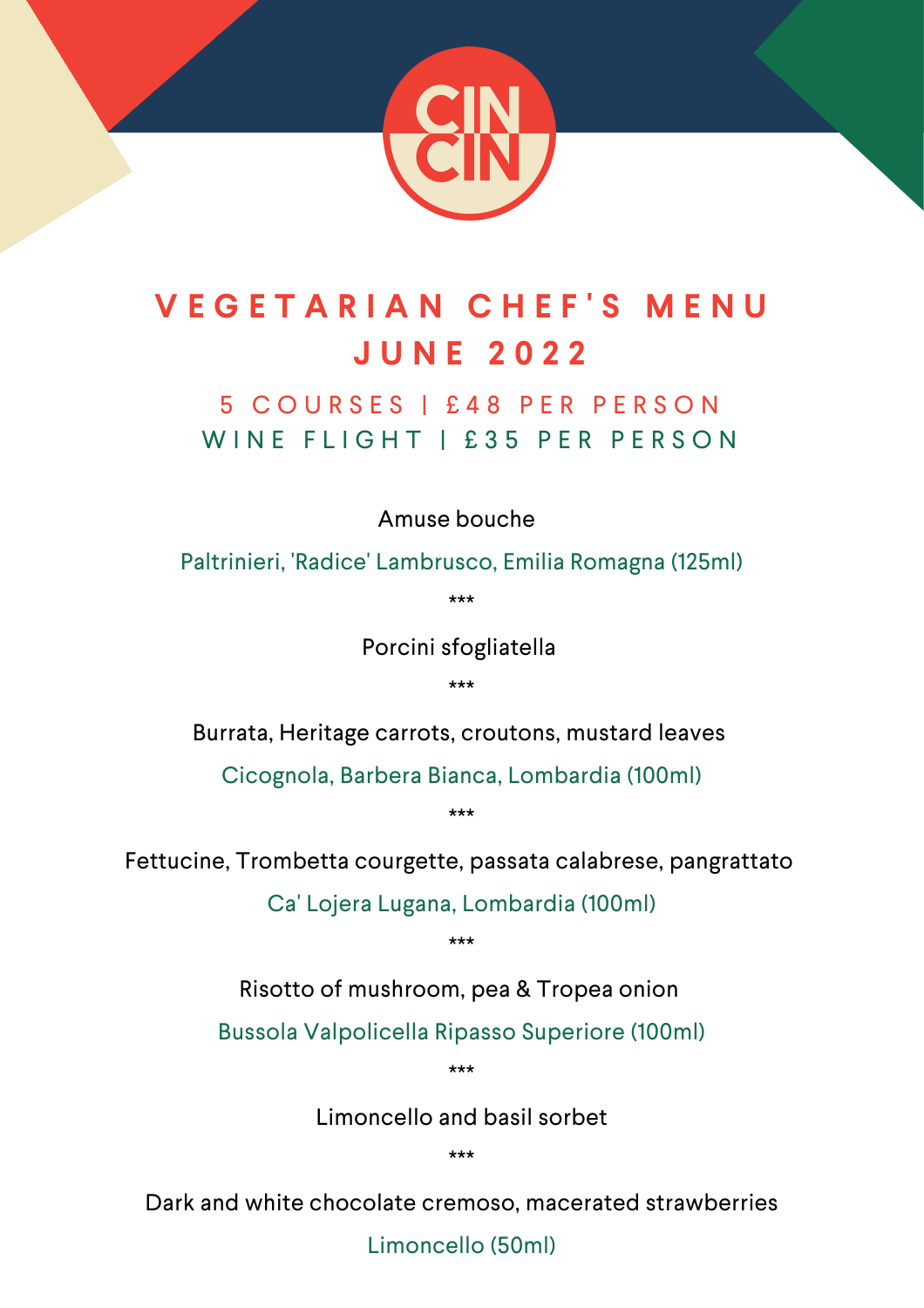

# **N O N G L U T E N M E N U J U N E 2 0 2 2**

### **T O S T A R T**

Nocellara olives marinated in lemon, chilli & garlic - £4 Courgette flowers and truffled ricotta fritti - £7.5

# **S M A L L P L A T E S**

Arancino of white crab, brown crab aioli - £10 Marinated San Marzano tomato, house cured lardo - £8.5 Burrata, Heritage carrots, mustard leaves - £9

# **M A I N S**

Rump of marinated lamb, stufato di fagioli, charred hispi, anchovy vinaigrette - £24 Sea bass, caponata, spinach, crispy polenta - £22 Risotto of Cornish lobster, agretti - £30

# **D E S S E R T S**

Chocolate and Amaretti creme caramel £8 Boozy raisin affogato - £5.5 Italian cheeses, pickled grapes, fig compote - £12